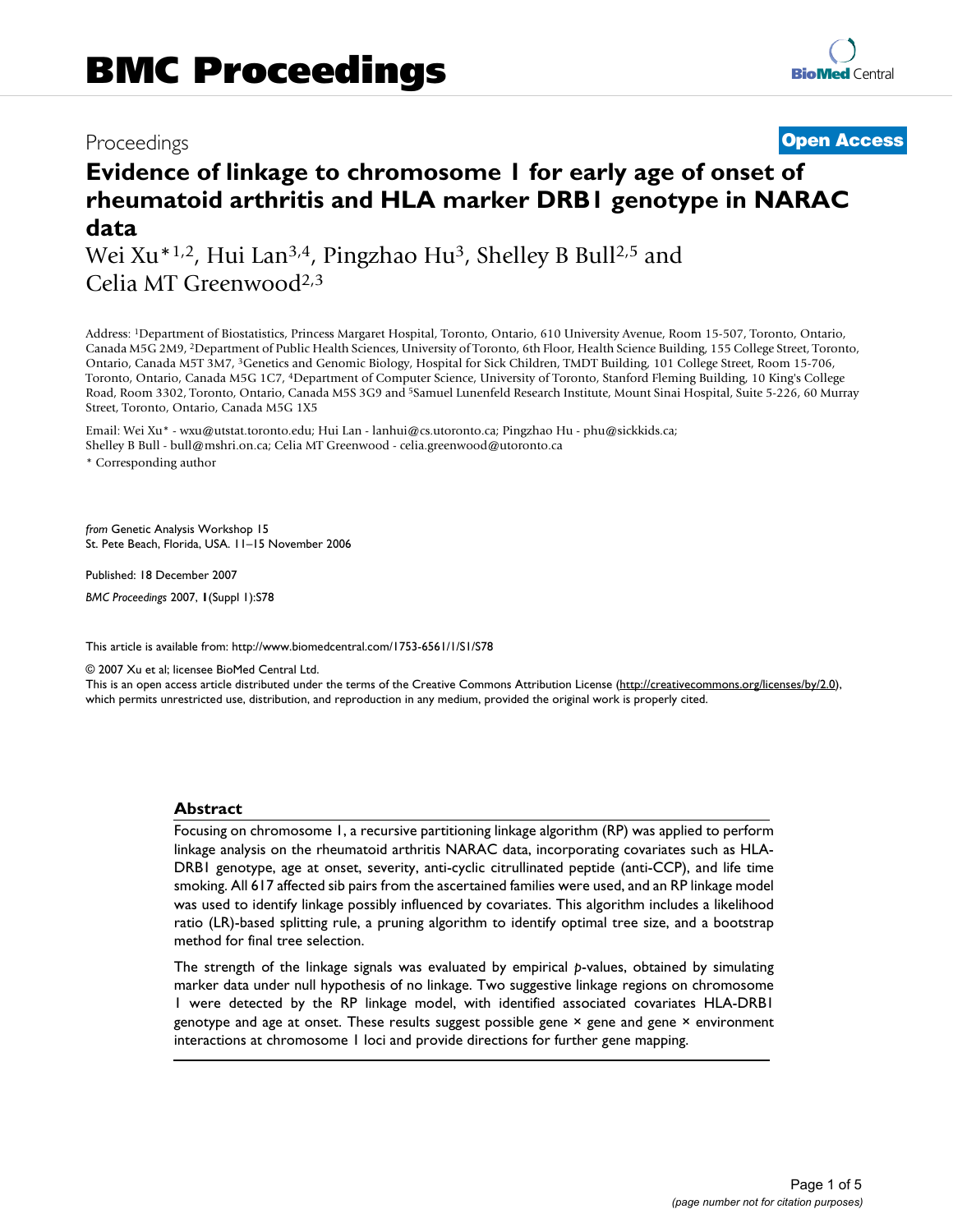#### **Background**

Rheumatoid arthritis (RA) is a chronic, inflammatory autoimmune disease in which the patient's immune system attacks primarily the joints. The mean age of onset is between 45 and 50 years of age, although it can occur at any age; its prevalence may be as high as 1% in adults [1]. The etiology of RA remains unknown. Many studies have shown that RA has strong association with the HLA marker DRB1 and there may be other genetic factors [2,3]. This disease preferentially affects women (it is three times more common in women than men). Aside from genetic factors and sex, other environmental factors such as smoking confer about a two-fold increased risk.

Our primary goal is to improve the understanding of the etiology of RA through more detailed linkage analysis. It is interesting to know to what extent covariates such as smoking, sex, or age at onset can influence the identification of genetic loci that predispose for RA. Previous studies have found linkage evidence on chromosome 1 [4-6], with three regions (1q36.21, 1q32.1, 1q44) implicated in Caucasian RA patients. However, these studies have not identified environmental factors or gene  $\times$  gene interactions influencing linkage on this chromosome.

Some existing model-free linkage analysis methods that allow covariates can incorporate only one or few covariates and rely on an assumption of linear covariate effects [7-9]. However, for the NARAC data, 10 covariates were collected for each affected family member including sex, age at onset, HLA-DRB1 genotype, severity, anti-cyclic citrullinated peptide (anti-CCP), smoking, race, rheumatoid factor (RF), subcutaneous nodules, and joint alignment and motion score (JAM). Several covariates may jointly affect the identity-by-descent (IBD) allele-sharing pattern of linked genetic markers in a nonlinear way. In this study, we implemented a method for simultaneously testing for linkage while incorporating possible covariates that are associated with the linkage measurement at that locus [10,11]. We have previously shown that this strategy can improve power to detect linkage in the presence of gene × environmental interaction [11]. The method thus provides additional information to improve understanding of disease etiology. Our objective is to apply this method to chromosome 1 to identify genetic markers linked to disease susceptibility genes combination with environmental factors or with the HLA gene.

#### **Methods**

#### *Statistical model*

We applied the method of Xu et al. [10] for the analysis of affected-relative-pair (ARP) data to detect linkage in the presence of gene × environment interactions. This method, recursive partitioning linkage (RP), is a treebased model for linkage analysis allowing covariates such

as truly environmental factors (e.g., air pollution), demographic factors (e.g., sex, ethnicity, age), or genotypes at other loci.

The RP algorithm uses log-likelihood ratio (LLR) statistics for constructing a splitting rule based on a likelihoodratio (LR)-based linkage model [9]. Pair-level covariates are used for sample splitting in the RP model. A likelihood ratio test statistic for linkage can be written as:

$$
LLR = \sum_{p=1}^N \log \left( \frac{\sum_{i=0,1,2} \lambda_i g_{ip}}{\sum_{i=0,1,2} \lambda_i f_{i(p)}} \right)
$$

where the LLR is summed over all the *N* affected sib pairs. The parameter  $\lambda_i$  measures the excess risk to an individual who shares, at the marker locus, *i* alleles IBD with an affected sibling compared to the population risk.  $\lambda_1$  corresponds to IBD = 1,  $\lambda_2$  corresponds to IBD = 2, and  $\lambda_0$  =  $1 \cdot f_{i(n)}$  is the prior probability of sharing *i* alleles IBD for affected sib pair  $p \cdot g_{ip}$  represents the estimated probabilities of sharing *i* alleles IBD based on marker data for pair  $p$ . The parameters  $\lambda_i$  are estimated by optimizing the total LR for all ARPs.

For each pair-defined binary covariate  $X_p$  ( $X_p$  = 1 or 2), the LLR of sub-nodes can be used to test linkage in the presence of heterogeneity by estimating two sets of parameters  $(\lambda_{\{Xp = 1\}}, \lambda_{\{Xp = 2\}})$ . The splitting rule is defined by identification of the covariate that gives the largest LLR statistic over the sub-nodes, that is identifying the strongest linkage heterogeneity. This is implemented recursively to grow a full tree.

The next step consists of a pruning algorithm that trims the full tree, which may otherwise overfit the data. In this study, we used a bootstrap algorithm to estimate the deviance function for choosing the optimal tree size (total number of terminal nodes). The optimal tree size is selected as the one with the largest estimated deviance function [11].

After choosing the optimal tree size, we used an independent bootstrap algorithm to choose the final tree structure. Across the trees generated in bootstrap samples that have the same tree size as the optimal tree size, for each locus, the proportion of the trees with particular covariate splits can be calculated. When one covariate clearly defines linkage heterogeneity, most bootstrap data sets will select that covariate. When several covariates are associated with the disease gene, bootstrap data sets may choose a variety of tree structures and covariates. The RP model chooses, as the final tree, the tree structure that appears most frequently among all the bootstrap sampling trees [11].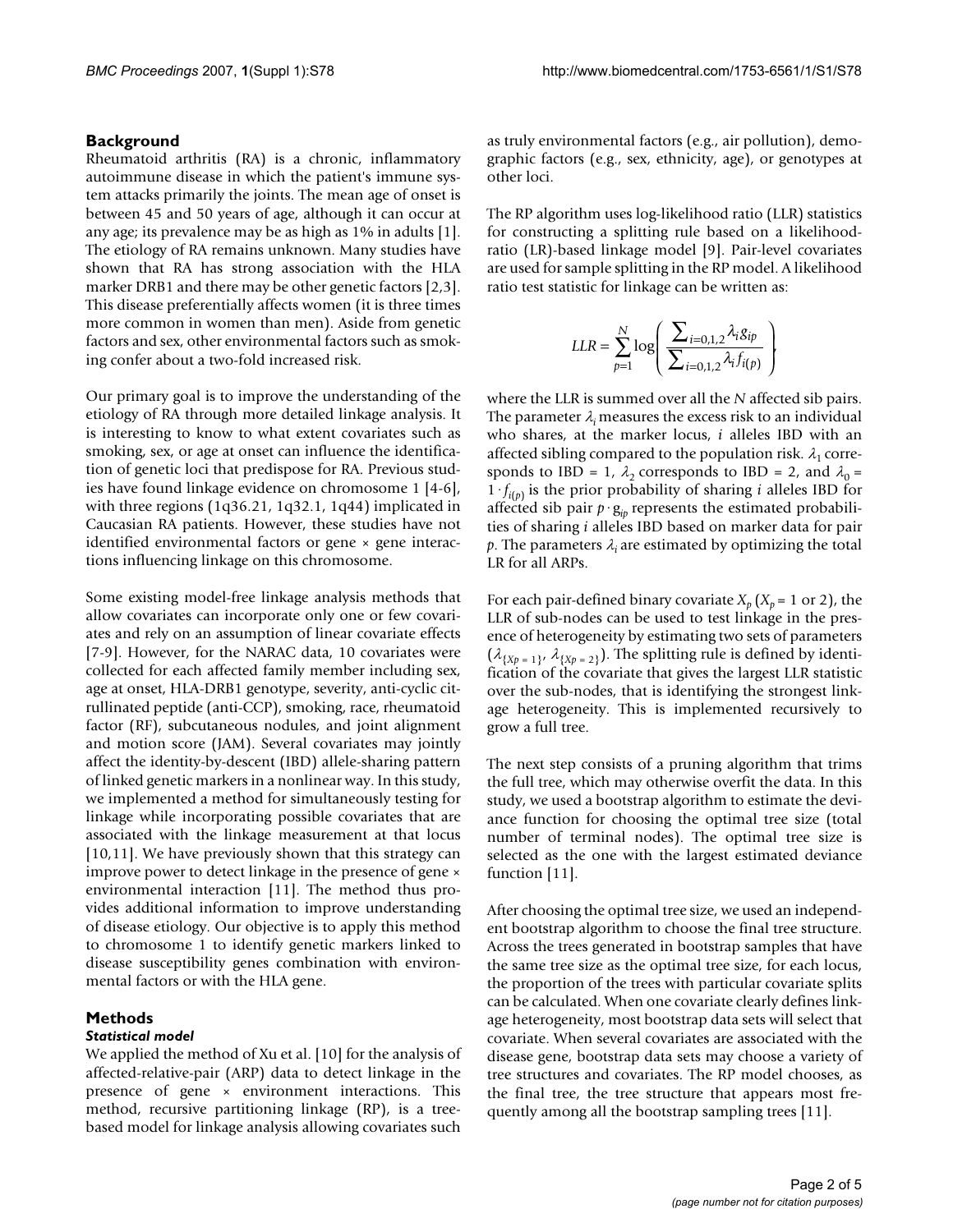The linkage test statistic of a final tree is a global linkage test that reflects marginal linkage and genetic heterogeneity. For each marker, this statistic is calculated as:

$$
LLR = \sum_{t=1}^{s} \sum_{p \in t} \log \Big( \sum_{i=0,1,2} \lambda_{it} f_{ip} / \sum_{i=0,1,2} \lambda_{it} f_{i(p)} \Big),
$$

where *s* is the final tree size, the summation is over all the terminal nodes, and the parameters  $\hat{\lambda}_{it}$  are estimated from the chosen final tree structure.

#### *NARAC data linkage analysis*

Use of the North American Rheumatoid Arthritis Consortium (NARAC) data set [12] was approved by the Hospital for Sick Children Research Ethics Board. Our analysis focuses on chromosome 1, which contains 29 genotyped microsatellite markers. The RA disease status of each family member was provided in the data. There was a total of 1097 individuals in 512 families with 617 affected sib pairs used in the RP model. The covariates age at onset, antibody anti-CCP, RF, and JAM score were dichotomized according to their sample median, other covariates such as race, sex, smoking, HLA-DRB1 genotype (\*04 allele as risk allele), severity, and subcutaneous nodules were dichotomized according to their natural levels. For each individual-level covariate, two pair-level covariates were generated. All the pair-level covariates are defined as binary variables with concordance for one of the two levels versus other pairings.

After creating all covariates, we examined their frequencies and excluded from analysis covariates in which the rare category occurred with a frequency of 10% or less, since power would be insufficient in such cases; therefore, 19 covariates were considered by the RP model. Genehunter [13] was used to calculate the multipoint nonparametric linkage (NPL) score at each marker, the estimated IBD sharing, and the prior pattern of IBD sharing for each pair of affected siblings.

The global linkage test statistic does not follow an asymptotic  $\chi^2$  distribution [11]. In order to control the type I error, we therefore simulated 2000 data sets under no linkage keeping the same pedigree structure, covariate information, and disease status, using ALLEGRO 1.2C [14]. Then we applied the RP model in these null data sets to obtain empirical null distributions of the global linkage test statistic. After that, we applied the RP model to the original data set to obtain the global linkage test, and compared it to the empirical null distribution to obtain the empirical *p*-values.

#### **Results**

Figure 1 shows -log<sub>10</sub> of the *p*-values from the NPL scores and the RP model. Neither test provided strong evidence



Figure 1 -log10(*p*-values) of the NPL score and of the RP model.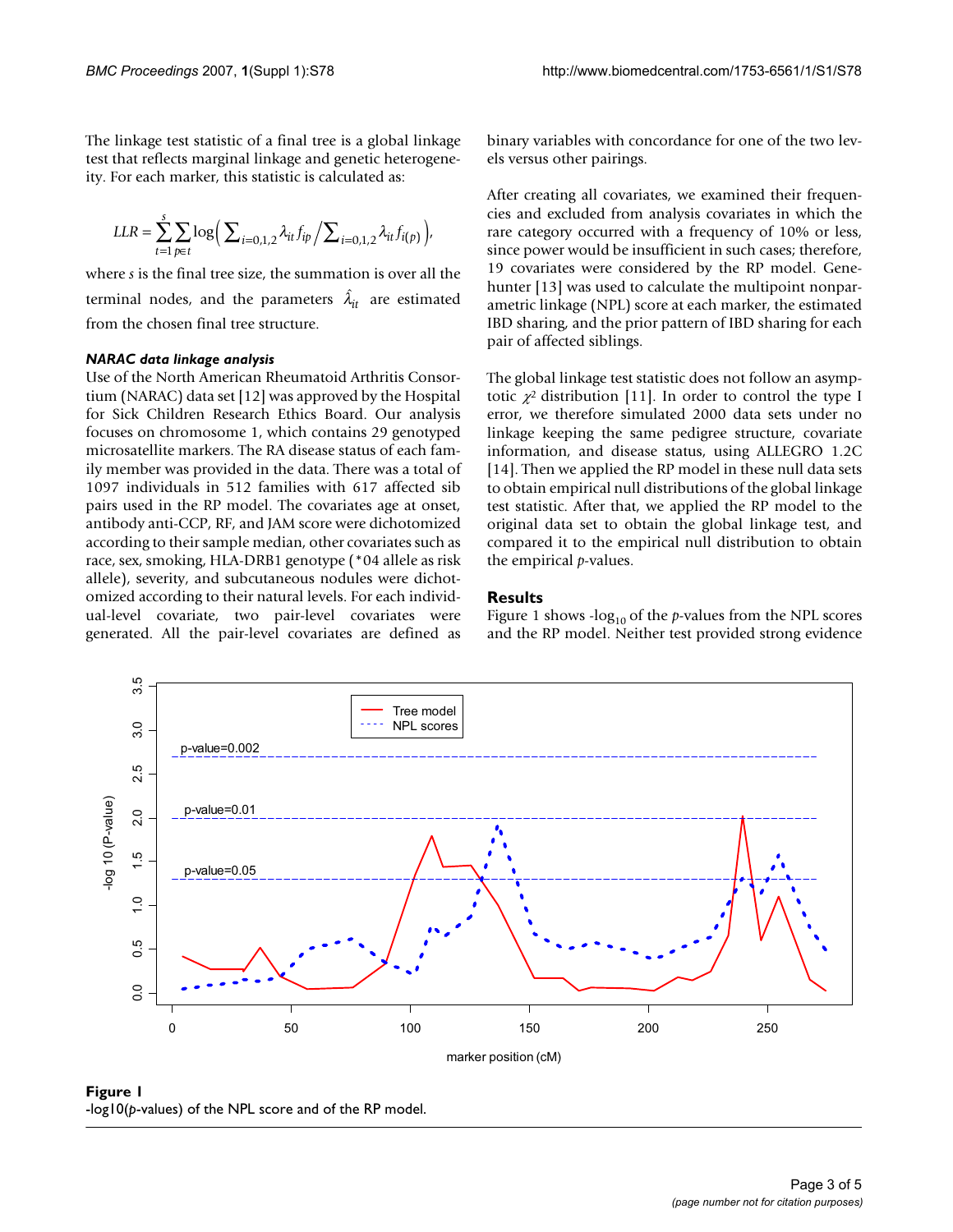| Marker name (DECODE) | $NPL p-value$ | Overall RP<br>asymptotic p-value | Overall RP<br>empirical p-value | Splitting<br>covariates | Subgroup with largest<br>likelihood ratio  | $\lambda_1$ and $\lambda_2$ for this<br>subgroup |
|----------------------|---------------|----------------------------------|---------------------------------|-------------------------|--------------------------------------------|--------------------------------------------------|
| H35a (102.02 cM)     | 0.62          | 0.0073                           | 0.045                           | <b>HLA-DRBI</b>         | Both without *04 allele<br>in HLA-DRBI     | 0.82, 0.35                                       |
| H19a (109.04 cM)     | 0.16          | 0.0014                           | 0.016                           | <b>HLA-DRBI</b>         | Both without *04 allele<br>in HLA-DRBI     | 0.83, 0.40                                       |
| F19b (113.69 cM)     | 0.23          | 0.0049                           | 0.036                           | <b>HLA-DRBI</b>         | Both without *04 allele<br>in HLA-DRBI     | 0.84, 0.44                                       |
| H8c (125.51 cM)      | 0.13          | 0.0040                           | 0.035                           | <b>HLA-DRBI</b>         | At least one has *04<br>allele in HLA-DRBI | 1.14.1.50                                        |
| F27b (239.66 cM)     | 0.05          | 0.0006                           | 0.009                           | Age at onset            | Both age at onset less<br>than median      | 1.34.2.23                                        |

**Table 1: Suggestive linkage regions detected by RP model**

for linkage to chromosome 1, although both methods had minimum *p*-values near 0.01 somewhere on the chromosome. Using the NPL score, a suggestive region was identified near marker 132.66 cM, and using the RP model, we found two other suggestive regions on this chromosome. The first region ranges from 102.02 cM to 125.51 cM, and the second region contains only the F27b marker at 239.66 cM. Table 1 shows the associated covariates in these regions from the RP models.

The HLA-DRB1 genotype was detected as an associated covariate for all four markers in the first RP-detected region; the high-risk subgroup consisted of relative pairs not carrying HLA-DRB\*04. Age at onset was found to be associated with the marker at 239.66 cM (marker F27b). The final tree structure at marker F27b is shown in Figure 2. The LLR of the ASP subgroup concordant for young age at onset (less than the sample median age of 39 years old), is 14.93 with a subset *p*-value is 0.0001; hence this subgroup shows very strong linkage.

### **Discussion and conclusion**

We applied a recursive-partitioning model for linkage analysis to select covariates that are associated with the allele-sharing patterns in relative pairs. A pruning algorithm based on the bootstrap method and a final tree structure selection algorithm was used to improve the per-



#### **Figure 2**

Final tree for marker F27b ( $\lambda$  represents the relative risk parameters for affected sib pairs within each node).

formance of the model. In the NARAC data, we identified two linkage signals involving covariate interactions in regions distinct from the region with the maximum NPL score. However, the NPL peak at 132.66 cM was not identified by the RP model global linkage test. One possible reason is that the necessity of controlling "false" splits in the RP model (through empirical significance levels) may reduce the power to detect marginal linkage signals.

Obtaining empirical significance levels is necessary. We compared the empirical *p*-values of the detected markers to their asymptotic *p*-values based on the  $\chi^2$  distribution, and noted, as expected, that the asymptotic *p*-values were smaller (Table 1). This is due not only to the covariate selection, but also to dependence between pairs from the same pedigree [11].

The HLA\_DRB1 gene has been shown to have very strong association with RA [2,3]. Genes in other regions may also be related to RA; however, the linkage signals of those genes may be masked by major gene effects, such as HLA-DRB1 gene. Linkage analysis conditional on genotypes of the major disease genes may improve the power to detect linkage signals in other regions. In this study, the genotypes of HLA-DRB1 were used as potential factors modifying the disease-gene linkage of other RA genes. Our results suggest a possible interaction of the HLA-DRB1 gene and chromosome 1 genes.

The linkage at 239.66 cM was associated with age at onset. This suggests that people with a susceptibility allele in this region have a higher chance to develop RA at an early age. These detected regions and the associated factors provide potential directions for further fine-scale gene mapping.

#### **Competing interests**

The author(s) declare that they have no competing interests.

#### **Acknowledgements**

This work was supported by the Natural Sciences and Engineering Research Council of Canada (NSERC), the Mathematics of Information